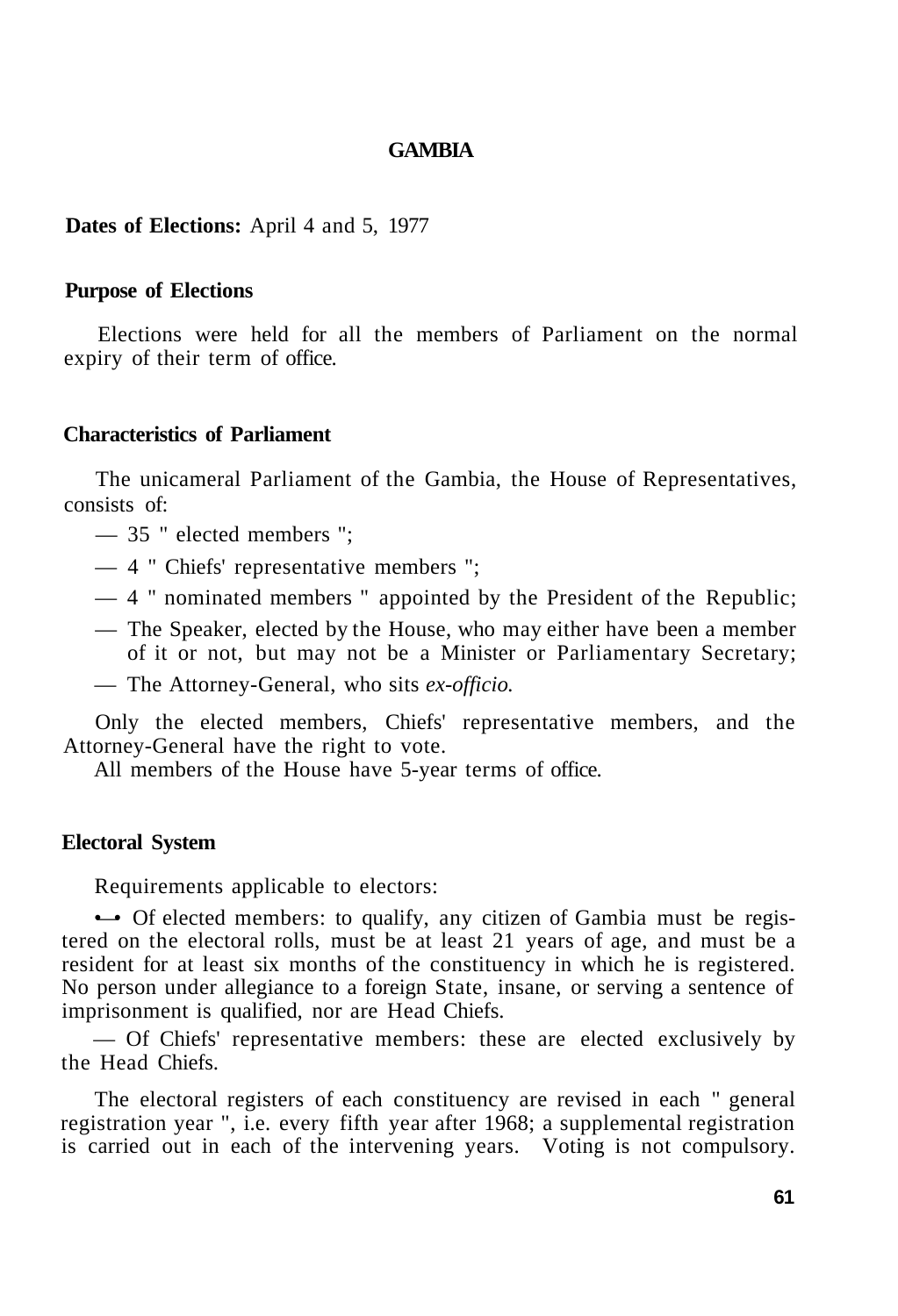Requirements applicable to candidates:

— As elected members: any citizen who is at least 21 years of age, who can speak English well enough to take an active part in the proceedings of the House and who is qualified as an elector may be a candidate for election as an elected member. Undischarged bankrupts, persons under a sentence of death, those serving, or having in the preceding five years served, a sentence of imprisonment of at least six months and those party to certain government contracts are ineligible.

— As Chiefs' representative members: the same qualifications and disqualifications apply as for elected members, except that candidates for election as Chiefs' representative members need not qualify as electors.

Every candidate for election must be nominated by at least three voters of the same constituency and make a monetary deposit, which is reimbursed if he is successful or obtains at least one-fifth of the votes cast for the elected candidate.

The Gambia is divided into 35 electoral constituencies, the boundaries of which are fixed by a presidential commission. In each of these, a single deputy is elected by simple majority vote. Votes are cast by ballot tokens dropped through a hole next to the candidate's picture.

Chiefs' representative members must be approved unanimously by the Head Chiefs from a list proposed by them; if they are not so approved, they are selected on the basis of simple majority.

A by-election is held to fill any seat of an elected member or a Chiefs' representative member which becomes vacant between general elections.

General Political Considerations **and** Conduct of the Elections

The election date was announced on February 23, 1977, by President of the Republic Sir Dawda Jawara.

Four legally recognized political parties contested the 35 seats (expanded from 32 since the previous general elections) of popularly elected members of the House of Representatives. The ruling People's Progressive Party (PPP), which advocates economic and cultural links with neighbouring Senegal, fielded the most candidates. It was opposed by the United Party, which is traditionally strong in Banjul, the country's capital, and by two parties established in 1975 — the National Convention Party (NCP) and the National Liberation Party.

On polling day, the PPP once again gained a clear victory; the newlyformed NCP, which nominated candidates in all constituencies but the capital, won five seats.